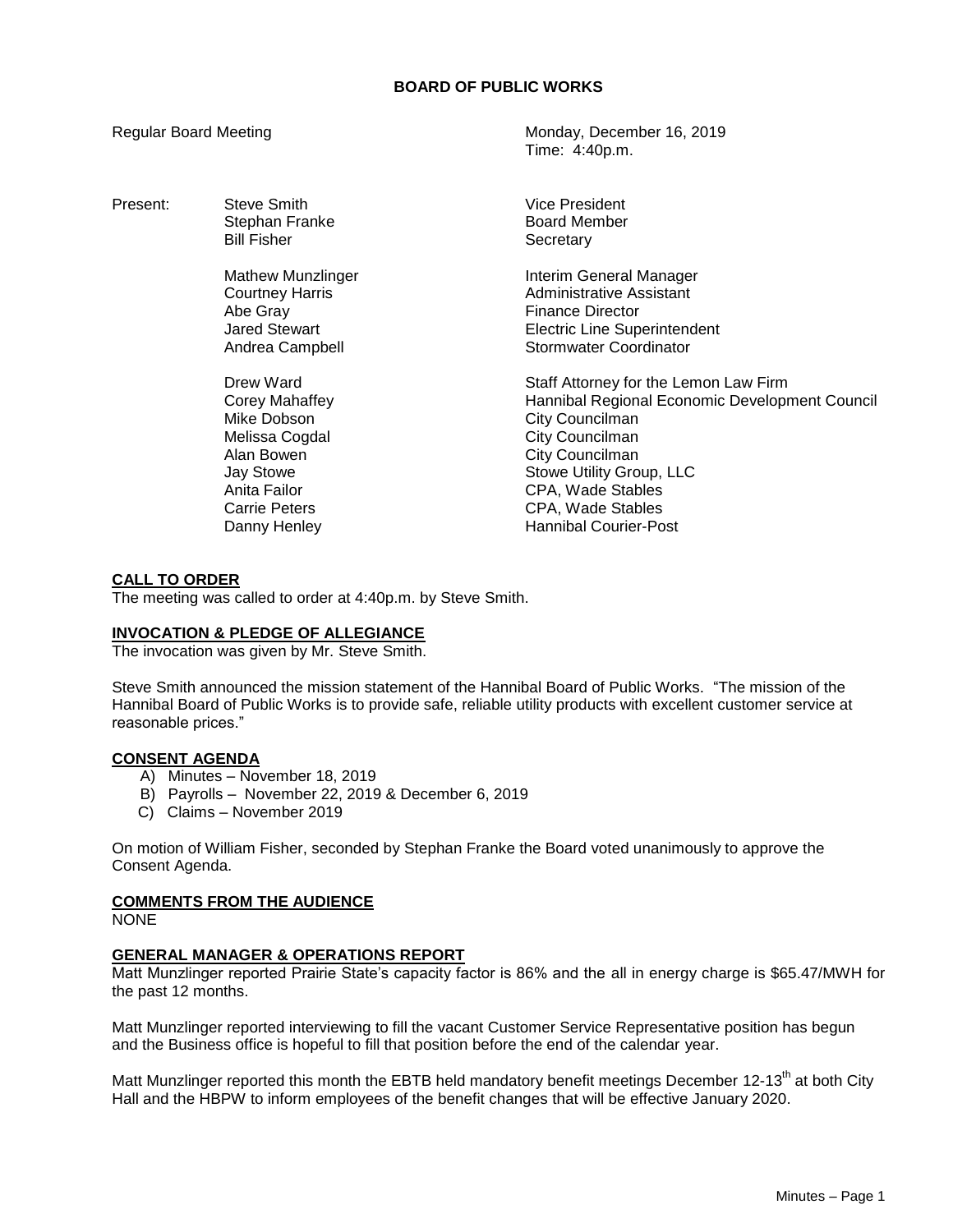Matt Munzlinger congratulated Mat Findlay for being voted the HBPW November 2019 Employee of the month by our staff.

Matt Munzlinger reported the decision made last month for Stormwater to be placed on the November 2020 ballot, fee collection would not begin until Fall 2021.

Matt Munzlinger reported the Army Corps of Engineers completed their annual inspection of the dam and spillway on November 18<sup>th</sup>.

Matt Munzlinger reported outages were normal except for the high winds at the end of the month of November. The overall availability rate for the past 12 months is 99.987%.

Matt Munzlinger reported the Crew completed 23 excavations during the month resulting in the repair of 2 leaking valves, 2 leaking services and the replacement of 214 feet of water main.

Matt Munzlinger reported there were no SSO's occurred during the month of November.

Matt Munzlinger reported at the Water Treatment Plant (WTP) there is not a loss of water distribution as anticipated due to the loss of Ralls County Water. Mr. Munzlinger noted this is partially due to increased industrial usage.

Matt Munzlinger reported at the Wastewater Treatment Plant (WWTP) the plant is reporting higher flows due to the high river level.

Matt Munzlinger reported the monthly safety meetings were held on Nov. 20, 2019 and the topic was "Winter Safety."

Matt Munzlinger reported Matthew Jones worked with NISC to install a required upgrade to the latest version this month. Mr. Munzlinger noted this upgrade will also allow the staff to continue testing online customer signups.

Matt Munzlinger reported Matthew Jones is preparing to deploy the remaining 100 test meters for the automated meter reading upgrade. The supplies for the 3 DCU installations will begin the first part of December and be conducted by the HBPW line crew.

Mr. Munzlinger reported there were 1,751 delinquents for the month with 109 customers cut off for nonpayments.

Matt Munzlinger reported the Facilities Supervisor position will be posted this week.

#### **FINANCIAL REPORT**

Abe Gray presented the Board with the financial results for the month of November 2019, year to date results, and key financial ratios. Mr. Gray presented the Dashboard presentation to the Board as a review of Key Performance Indicators trailing the last six months.

## **PROJECTS REPORT**

Mathew Munzlinger presented the Board with an updated progress report of ongoing projects. This includes projects from the Water System and Water Treatment Plant, as well as the Sewer System and Wastewater Treatment Plant. Mr. Munzlinger noted the progress of these projects and studies are acceptable and will continue as weather permits.

### **OLD BUSINESS**

### **WATER RATE SCHEDULE – Abe Gray**

Abe Gray presented the Water Rate Schedule for FY2019-2020 during the Public Hearing. The proposed revenue increases include Water (7.5%) rate, and no increases for Electric, Sewer, or Stormwater with a revision to the schedule of fees and charges. The schedule was discussed and reviewed for consideration by the Board and recommended for approval to take affect January 1, 2020.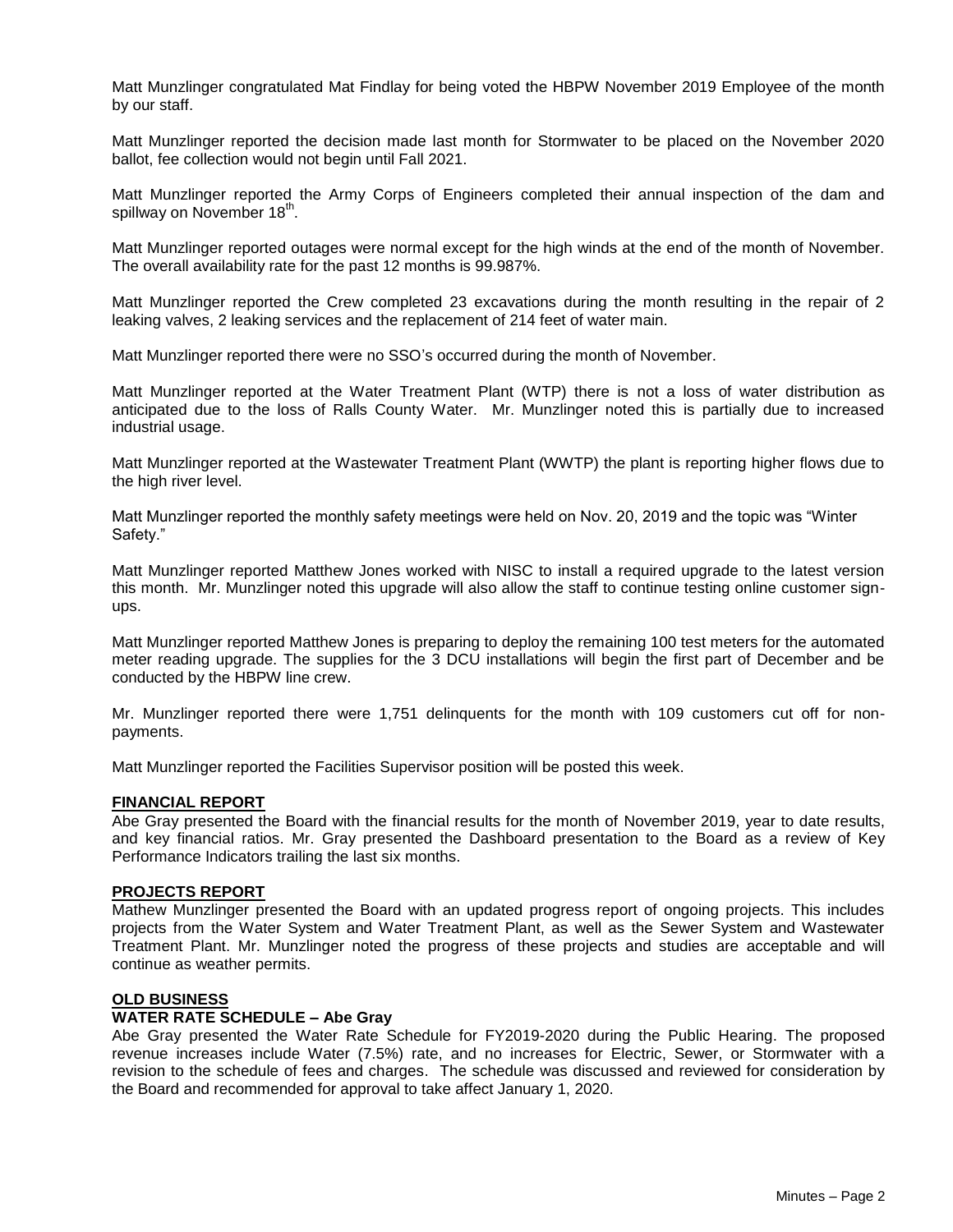On motion of Stephan Franke, seconded by William Fisher the Board voted unanimously to approve the Water Rate Schedule and Schedule of fees and charges for FY2019-2020 as presented.

### **GAC MEDIA CONTRACT – Matt Munzlinger**

Matt Munzlinger presented the Calgon contract with Calgon Carbon to supply the GAC media for the initial filling of the GAC vessel and to provide reactivation services for a period of time. Mr. Munzlinger noted based upon the review only a three year contract is recommended. Mr. Munzlinger recommended approving the Calgon contract as presented for a term of three years.

On motion of William Fisher, seconded by Stephan Franke the Board voted unanimously to approve the Calgon GAC media contract as presented.

#### **NEW BUSINESS**

### **FY18-19 Audit Report – Wade Stables**

Anita Failor, CPA from Wade Stables presented the Board with the annual Audit results from the FY18-19 fiscal year ending June 30, 2019. Carrie Peters noted overall the HBPW received a clean audit opinion and the financial statements are materially correct.

On motion of Stephan Franke, seconded by William Fisher the Board voted unanimously to accept the FY18-19 annual Audit Report as presented.

### **Stowe Utility Group Organization Review – Jay Stowe**

Jay Stowe, owner of Stowe Utility Group LLC, presented a draft report of the organizational review of the Hannibal Board of Public Works. Mr. Stowe noted the overall areas of improvement include communication, accountability, safety, organizational structure, and high utility rates. Mr. Stowe reported the HBPW has a strong team that provides a valuable service for the Hannibal region every day, and overall the business is thriving.

#### **2013 Sewer Bond Refunding – Abe Gray**

Abe Gray reported in the fall of 2013 the HBPW issued approximately \$6.4 million of bonds in the Sewer Fund to pay for several upgrades at the Wastewater Treatment Plant. The current outstanding principal amount of the bonds is \$5.105 million. Mr. Gray noted those bonds are now eligible to be "called", or paid off early. Two separate elements have combined to make this transaction financially beneficial to the HBPW. For one, market interest rates have fallen. Second, the HBPW's credit rating has improved. The combination of these two elements will allow the HBPW to save an estimated \$667,000 (including of costs of issuance) over the remaining original life of the bonds, which is 13 years. Mr. Gray noted this would simply be a transaction to essentially "refinance" the bonds, not adding more debt nor extending the life of the debt. Mr. Gray noted due to the amount of cost savings, the HBPW management requests the Board approve the resolution to hire WM Financial Strategies and Gilmore & Bell to assist with the refunding of the 2013 Sewer Bonds.

On motion of William Fisher, seconded by Stephan Franke the Board voted unanimously to hire WM Financial Strategies and Gilmore & Bell to assist with the refunding of the 2013 Sewer Bonds.

## **Investment Policy Update – Abe Gray**

Abe Gray reported last month he updated the Board on the places the HBPW funds are invested and the interest rates that are being earned. Mr. Gray noted the investment policy had not been updated in over 9 years and has revised the policy with current deposit insurance limits, etc. Mr. Gray noted this is a Board‐approved policy and HBPW management requests that the Board approve it with the changes proposed.

On motion of William Fisher, seconded by Stephan Franke the Board voted unanimously to accept the Investment policy as presented.

#### **Five Year Capital Plan – Abe Gray**

Abe Gray presented the Five Year Capital Plan for the Board members to review. Discussion was held regarding the plan, and Mr. Gray will present the final draft to the Board in a future meeting for approval.